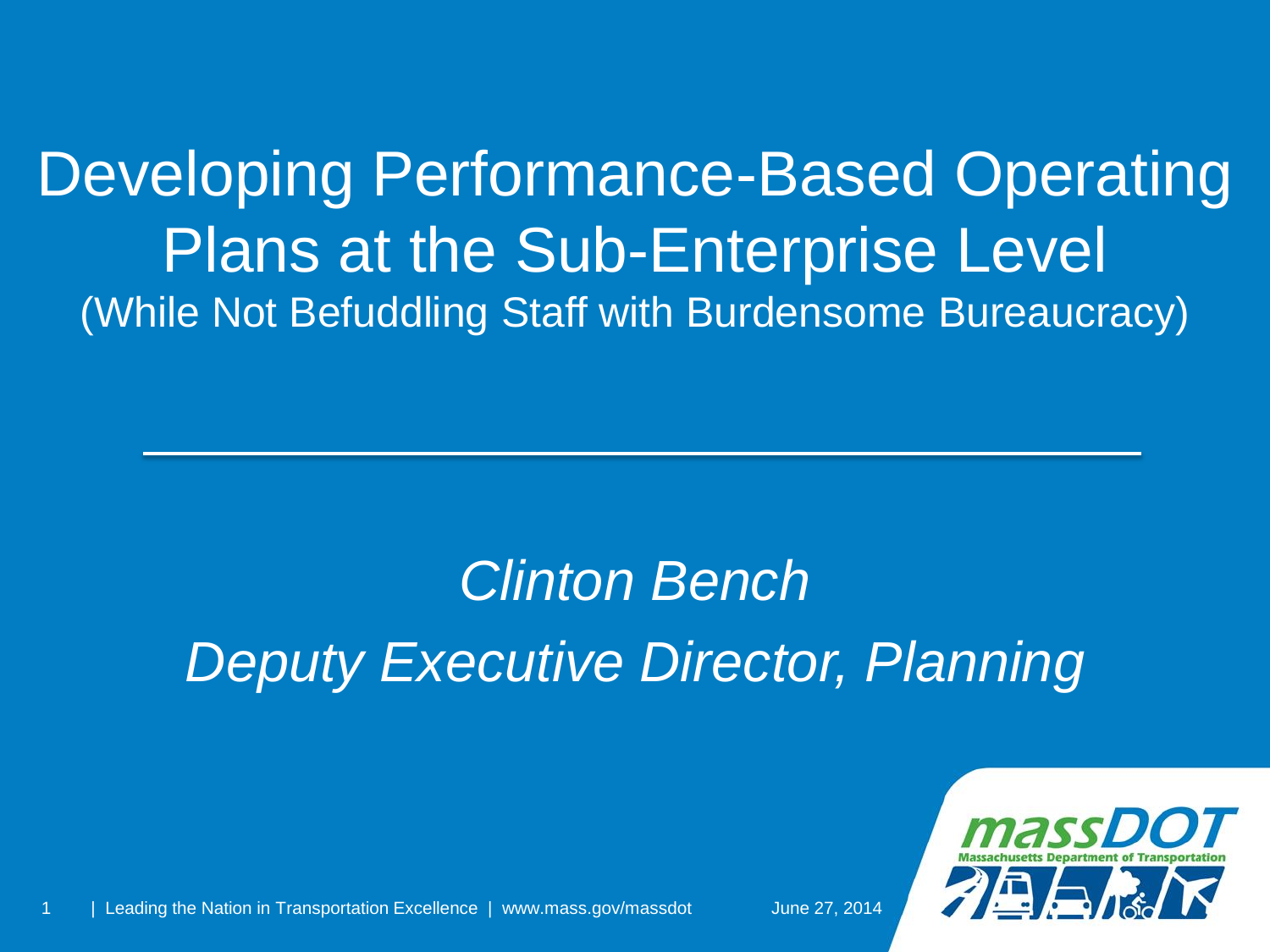#### **Case for a Single Statewide Transportation Agency – (for Risk and Performance Managers)**

- *Problem*: Lack of Funding to Preserve Assets and Meet Demand
- ◆ *Risk*: Inability to achieve SGR and Support Economic **Development**
- *Problem*: Redundancy in Administrative Responsibilities
- ◆ Risk: Resource distribution does not effectively serve customer needs
- *Problem*: Lack of Transparency in Decision-Making
- ◆ Risk: Lack of customer confidence in our ability to distribute revenues effectively

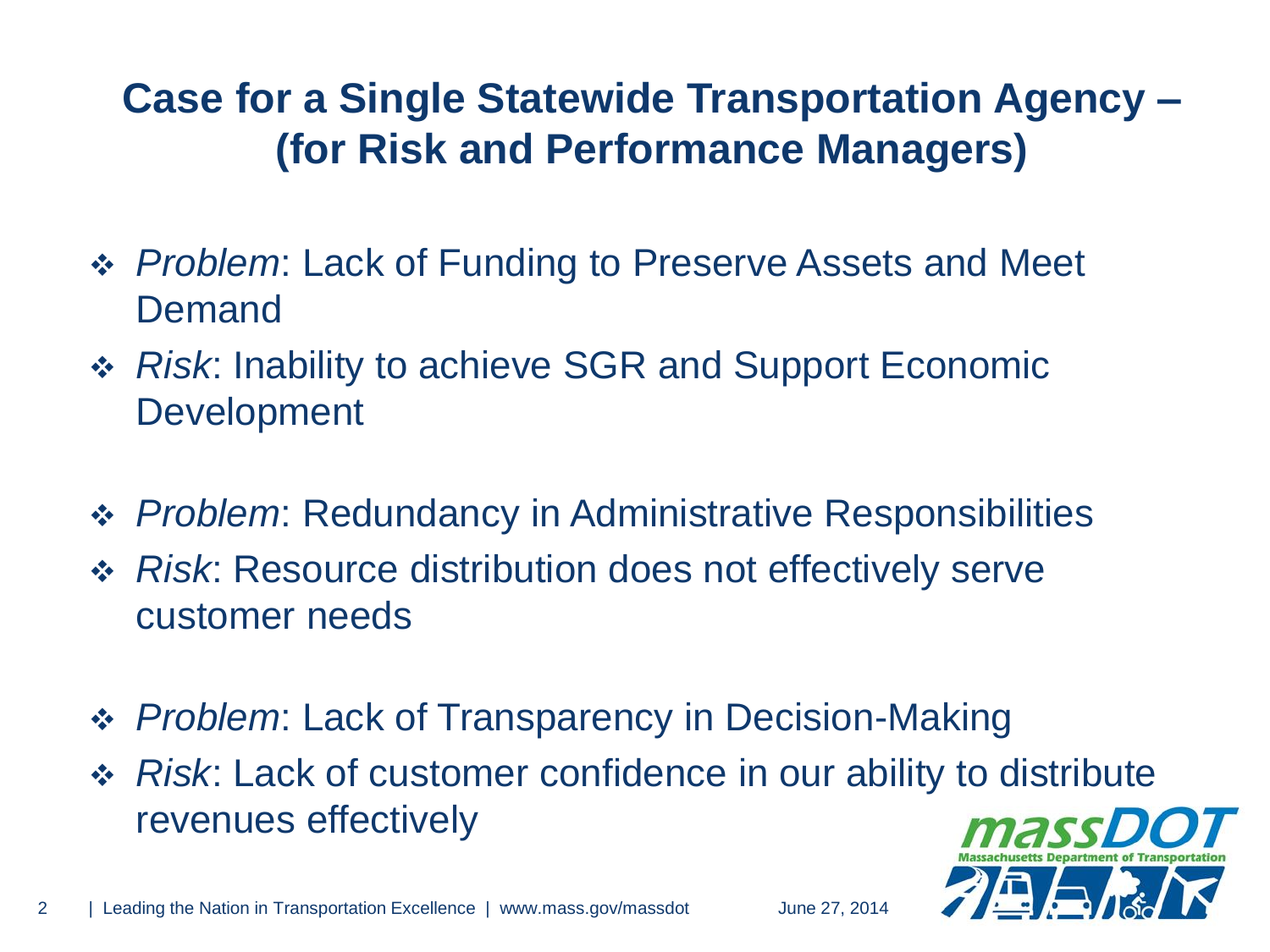#### **A Single Transportation Agency for Massachusetts**

- *Problem*: Lack of Funding to Preserve Assets and Meet Demand
- ◆ *Risk*: Inability to achieve SGR and Support Economic **Development**

#### *Solutions Initiated Through Transportation Reform*

 **Require 5-Year Capital Improvement Programs Allow for Revenue Sharing Through Massachusetts Transportation Fund More Flexibility in Revenue Generation \***

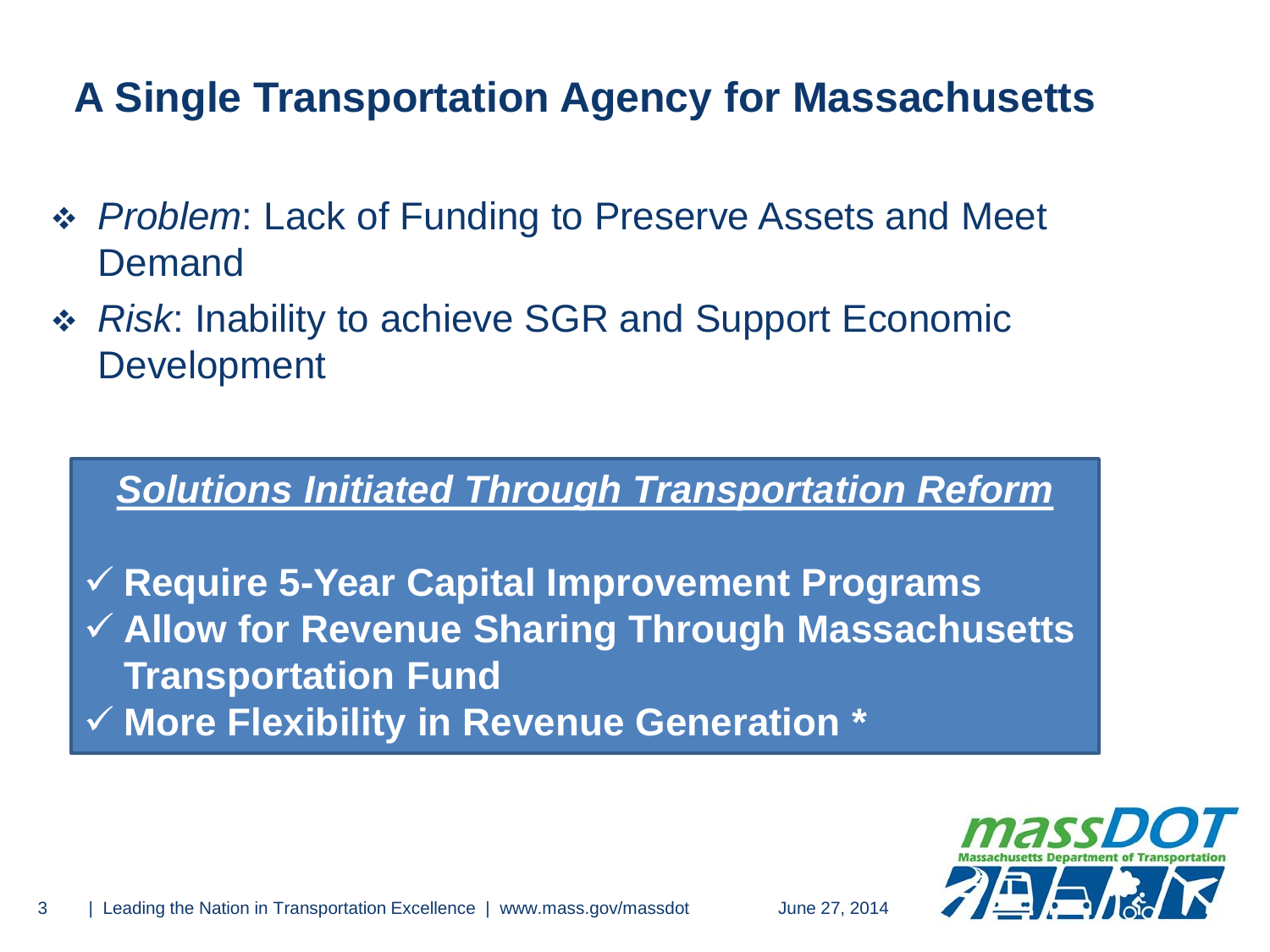#### **A Single Transportation Agency for Massachusetts**

- *Problem*: Redundancy in Administrative Responsibilities
- *Risk*: Resource distribution does not effectively serve customer needs

#### *Solutions Initiated Through Transportation Reform*

- **Consolidation of Planning, Civil Rights, Legal, etc. Highway Bridge Maintenance and Tolled Facilities Centralized in Highway Division**
- **Railroad Bridge Maintenance Centralized in Rail & Transit Division**
- **Progress on Universal Automated Fare Collection**

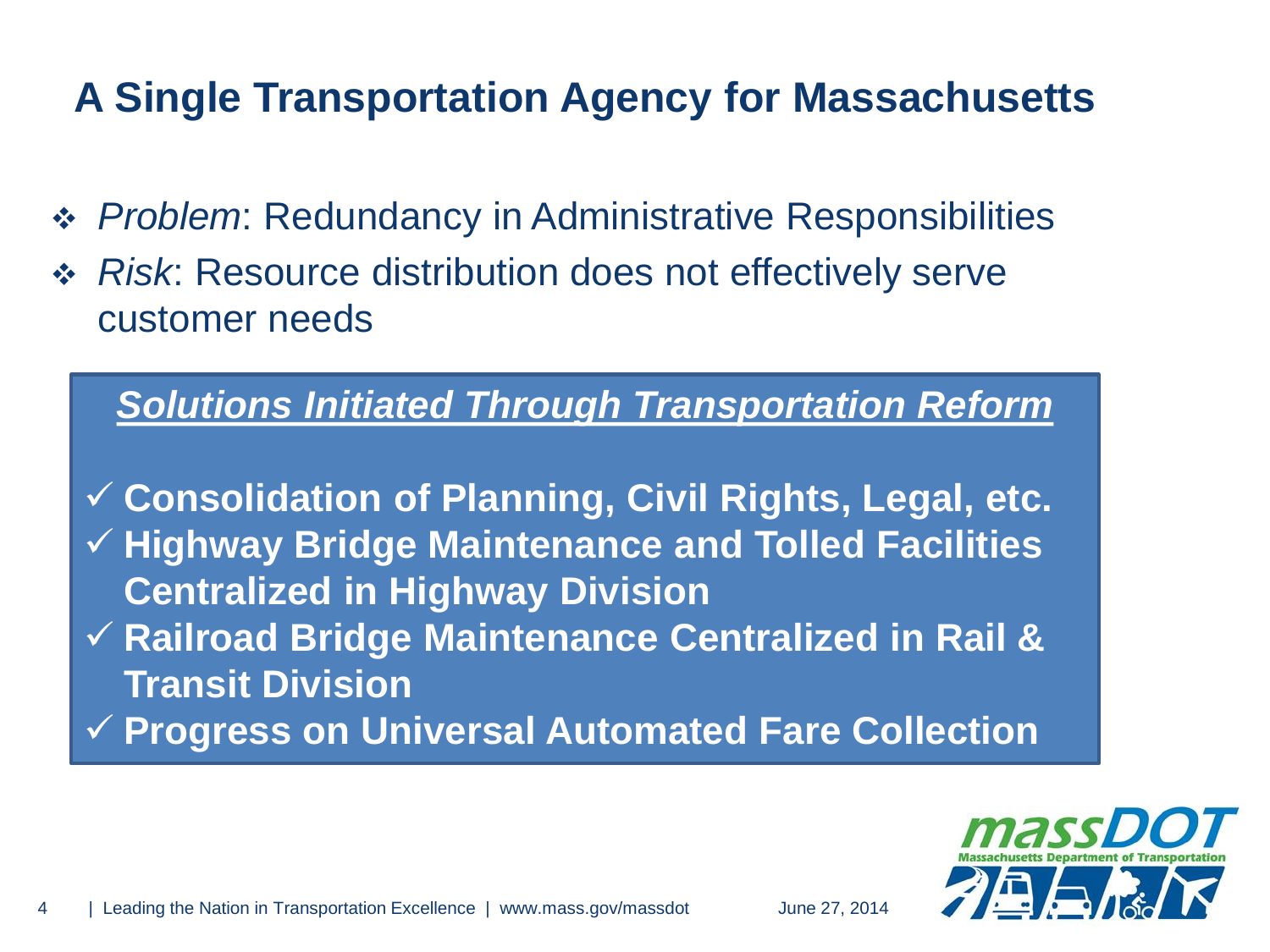#### **A Single Transportation Agency for Massachusetts**

- *Problem*: Lack of Transparency in Decision-Making
- *Risk*: Lack of customer confidence in our ability to distribute revenues effectively

*Solutions Initiated Through Transportation Reform*

- **Multimodal SGR and expansion project prioritization**
- **Created Office of Performance Management and Innovation**
- **Comprehensive Service Assessments Required of All Regional Transit Authorities**

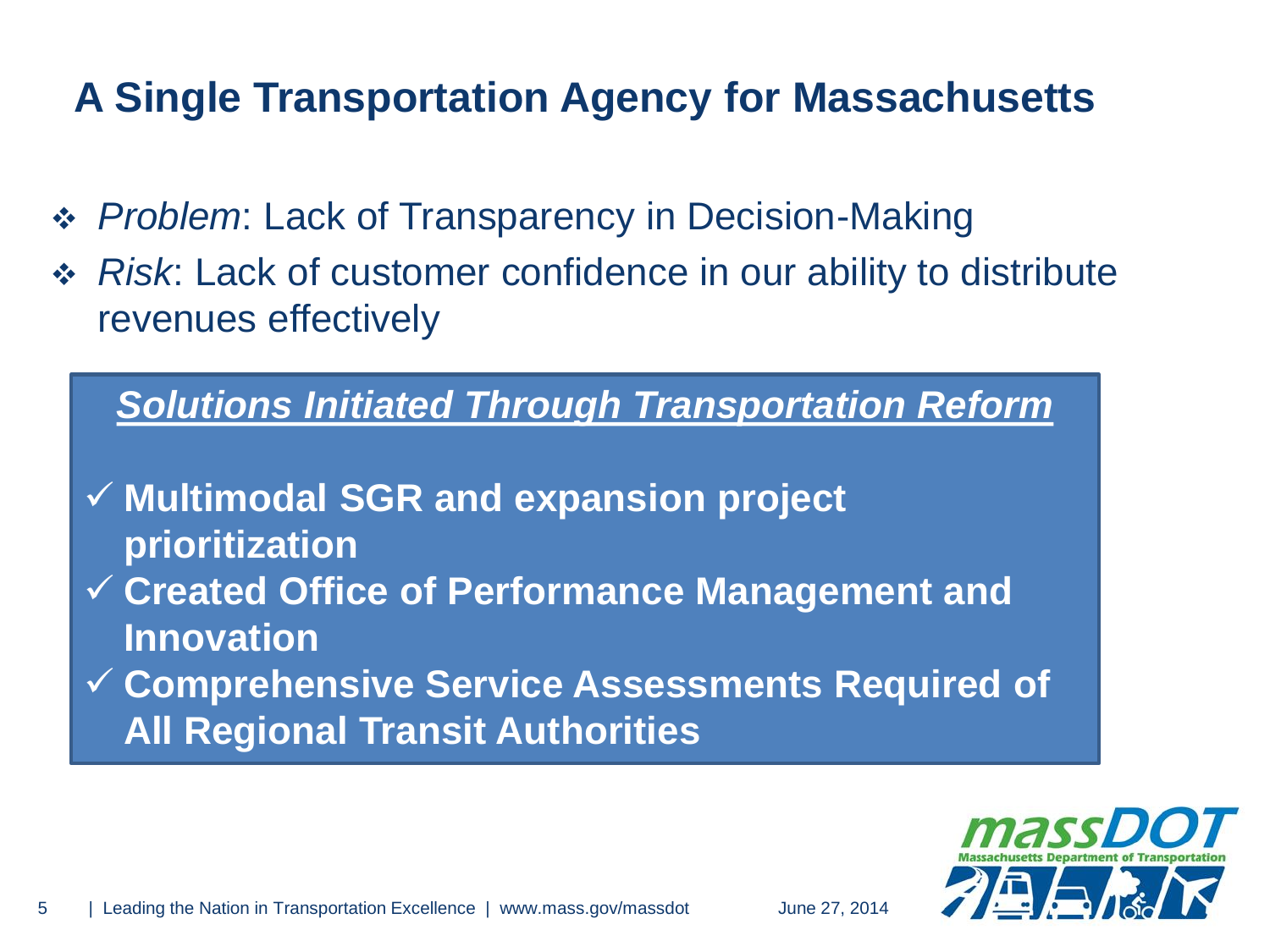#### **Office of Transportation Planning**

- *Single Planning Office status affirmed by Transportation Reform Statute*
- *Responsibilities Expanded to include Strategic Transportation Plan, Sustainability Office, and Healthy Transportation*
- *Support for Expanded Executive Policy Initiatives (GreenDOT Policy, Mode Shift Goal, Airport Ground Access Improvements, etc.)*

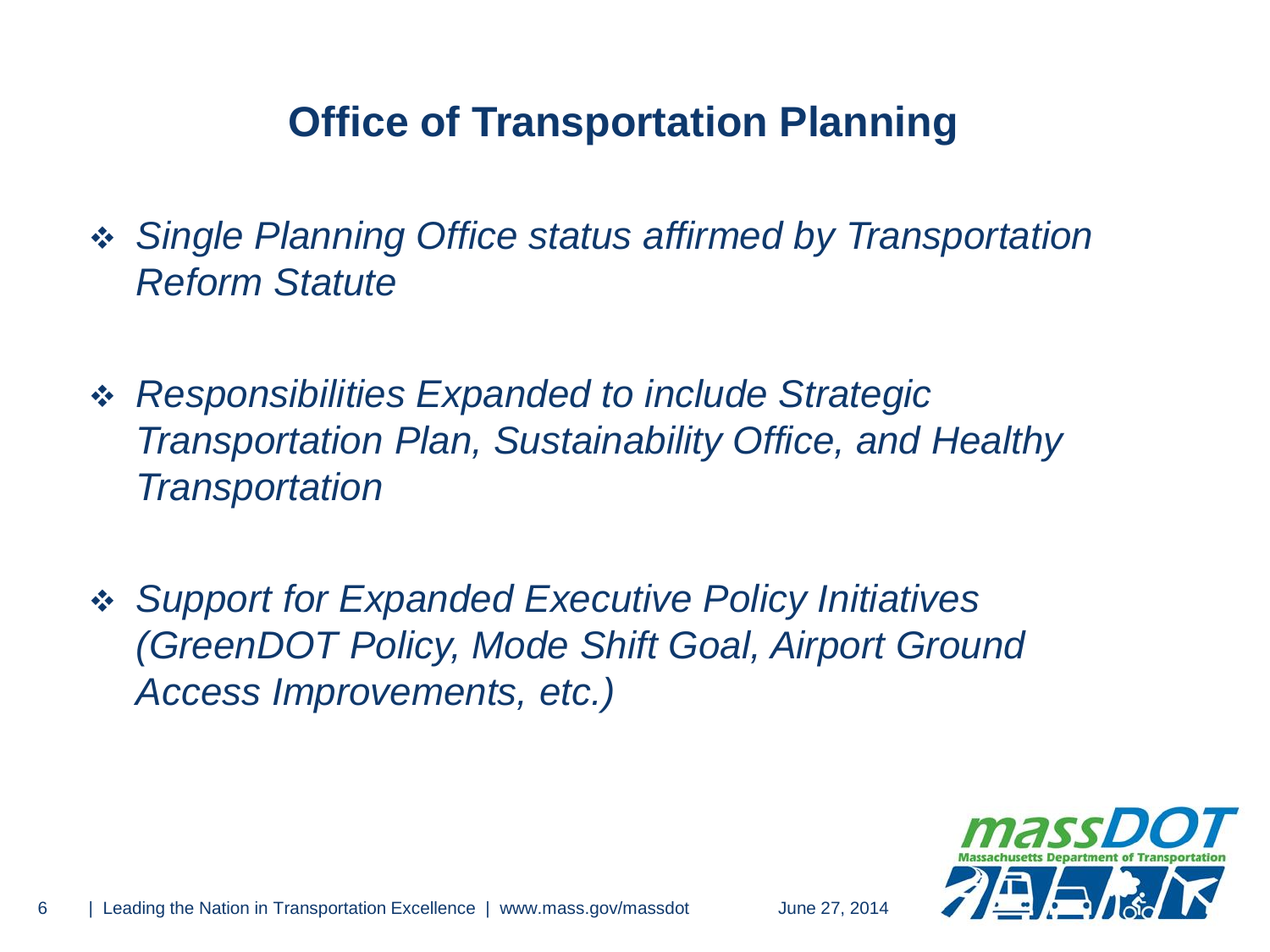#### **Our Mission**

To deliver excellent customer service to the people who travel in the Commonwealth and to provide our nation's safest and most reliable transportation system in a way that strengthens our economy and quality of → Values life.

 $→$  **Critical Success Factors** 

**→ Goals** 



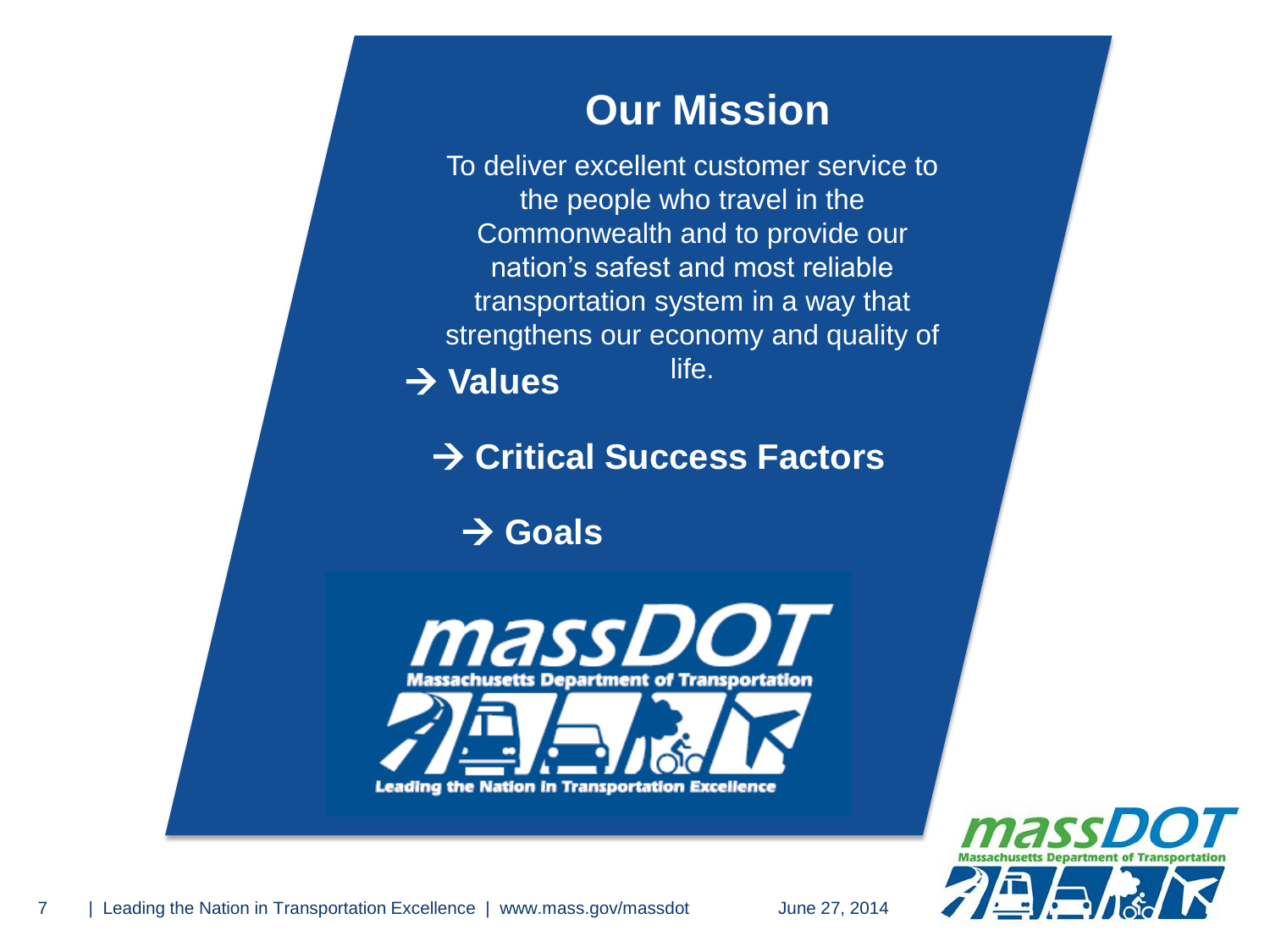## **Values**

## *Dedication*:

We will provide service around the clock and under all circumstances.

#### *Respect:*

We will treat the public as our valued customer, and treat one another how we would like to be treated.

#### *Innovation:*

We will improve and integrate transportation services using creative thinking and best available practices and technology, while minimizing disruption to the public.

## *Diversity*:

We will promote an inclusive workforce and a culture that serves employees and customers fairly.

#### *Honesty*:

We will provide the public accurate information that is understandable and accessible.

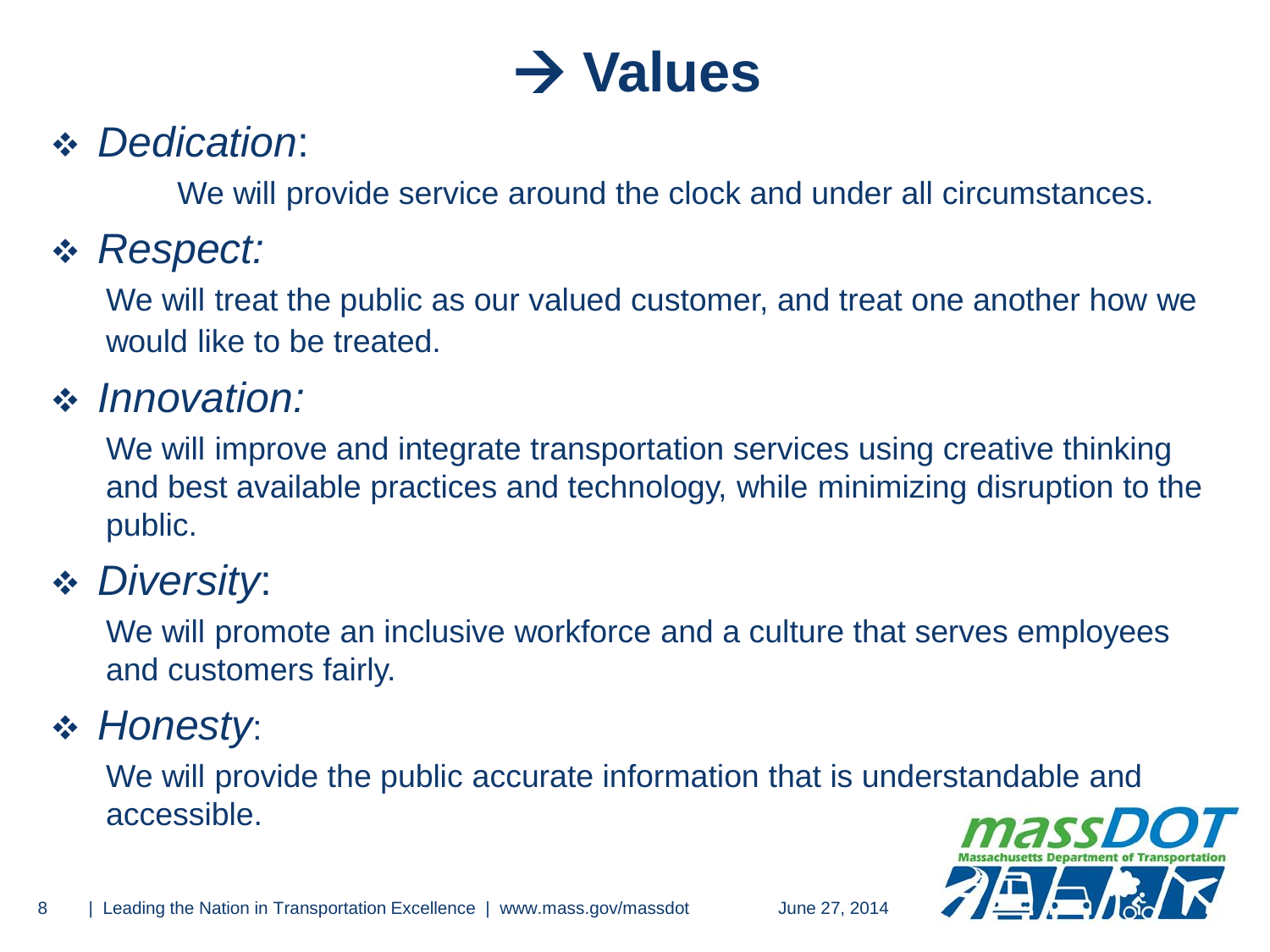# **Enterprise-Level Goals**

## *Safety*:

Actively manage the nation's safest transportation system to minimize injuries whenever, wherever, and to whomever possible.

## *Build and Preserve*:

Build a quality transportation system and maintain it in a state of good repair.

### *Stewardship:*

Operate the transportation system in a manner that embraces our stewardship of the Commonwealth's natural, cultural, and historic resources.

#### *Customer Service*:

Set ground rules for interdepartmental enterprise service relationships

## *Efficiency*:

Invest public funds and other resources wisely while fostering economic development.

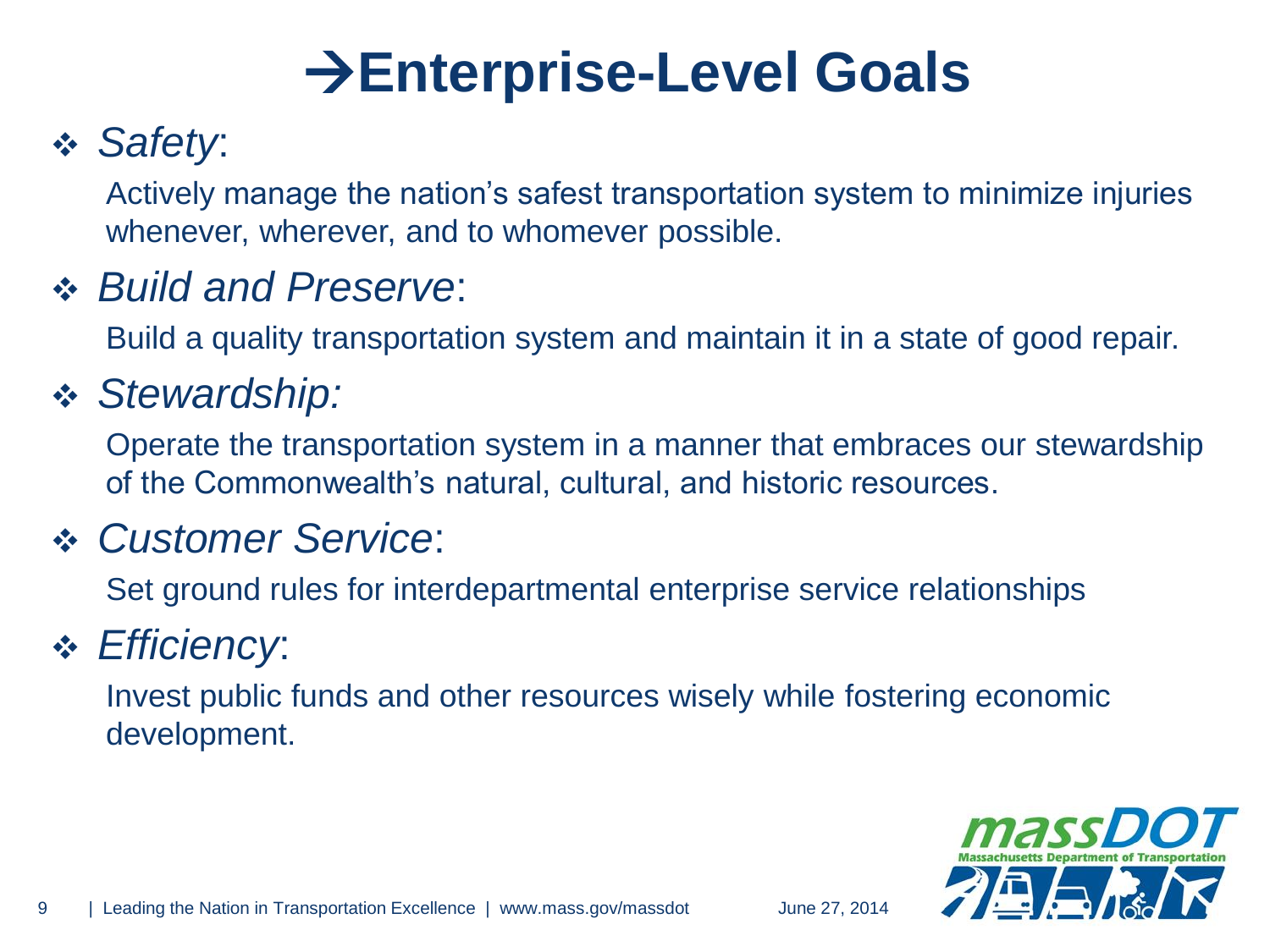# $B_{\mathbf{u}}$ # $\mathbf{W}_{\mathbf{a}}$ i# $\mathbf{I}_{\mathbf{a}}$

## Does that adequately describe the day-today mobility challenges and problems our customers face?

(Not really.)

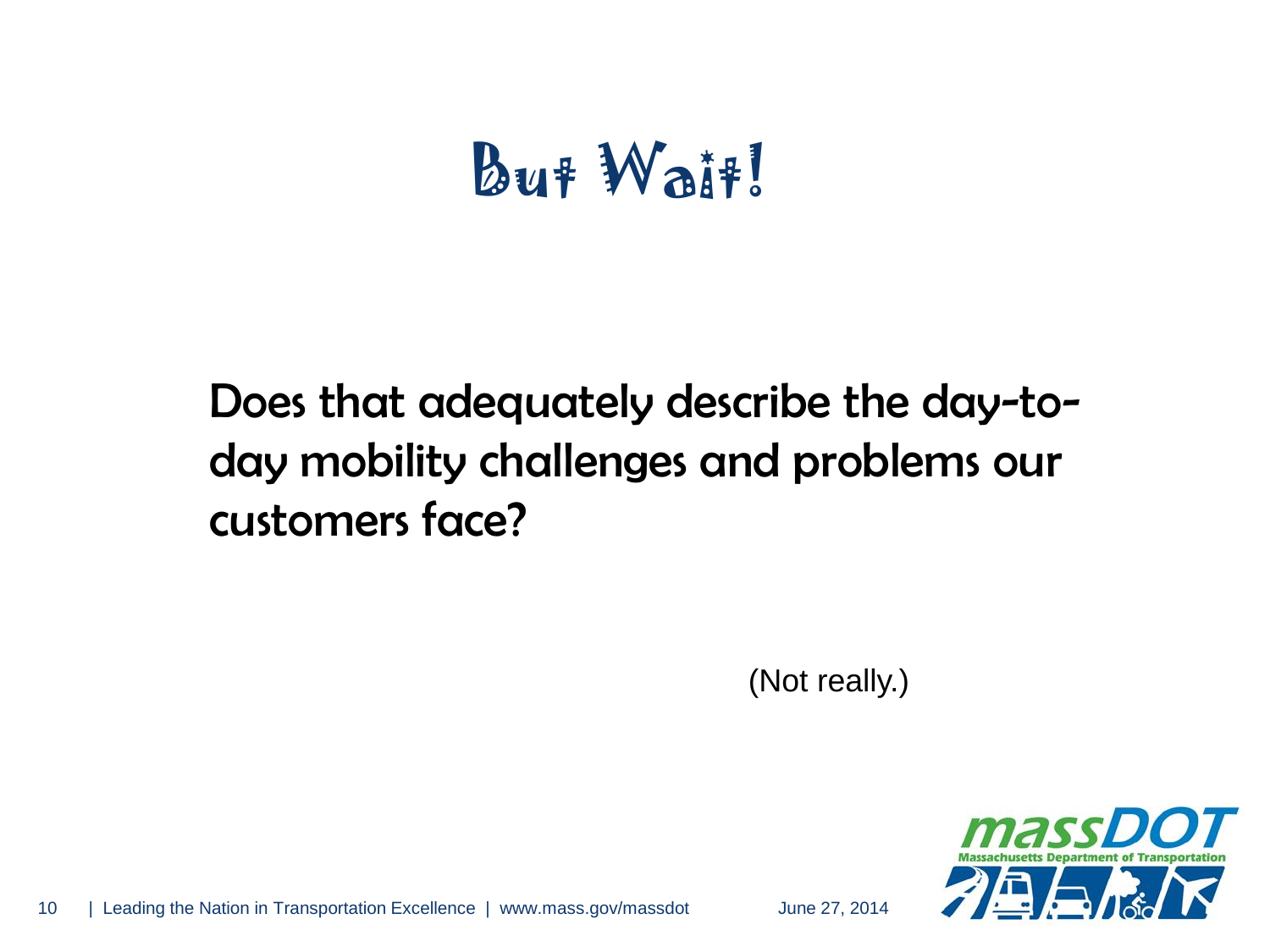#### **Development of Public-Facing Planning Principles**

- *Consultative*: Build confidence through customer-driven problem statements
- *Proactive: Create a framework for sustainable transport policy*
- *Comprehensive: Create a framework for sustainable transport policy*

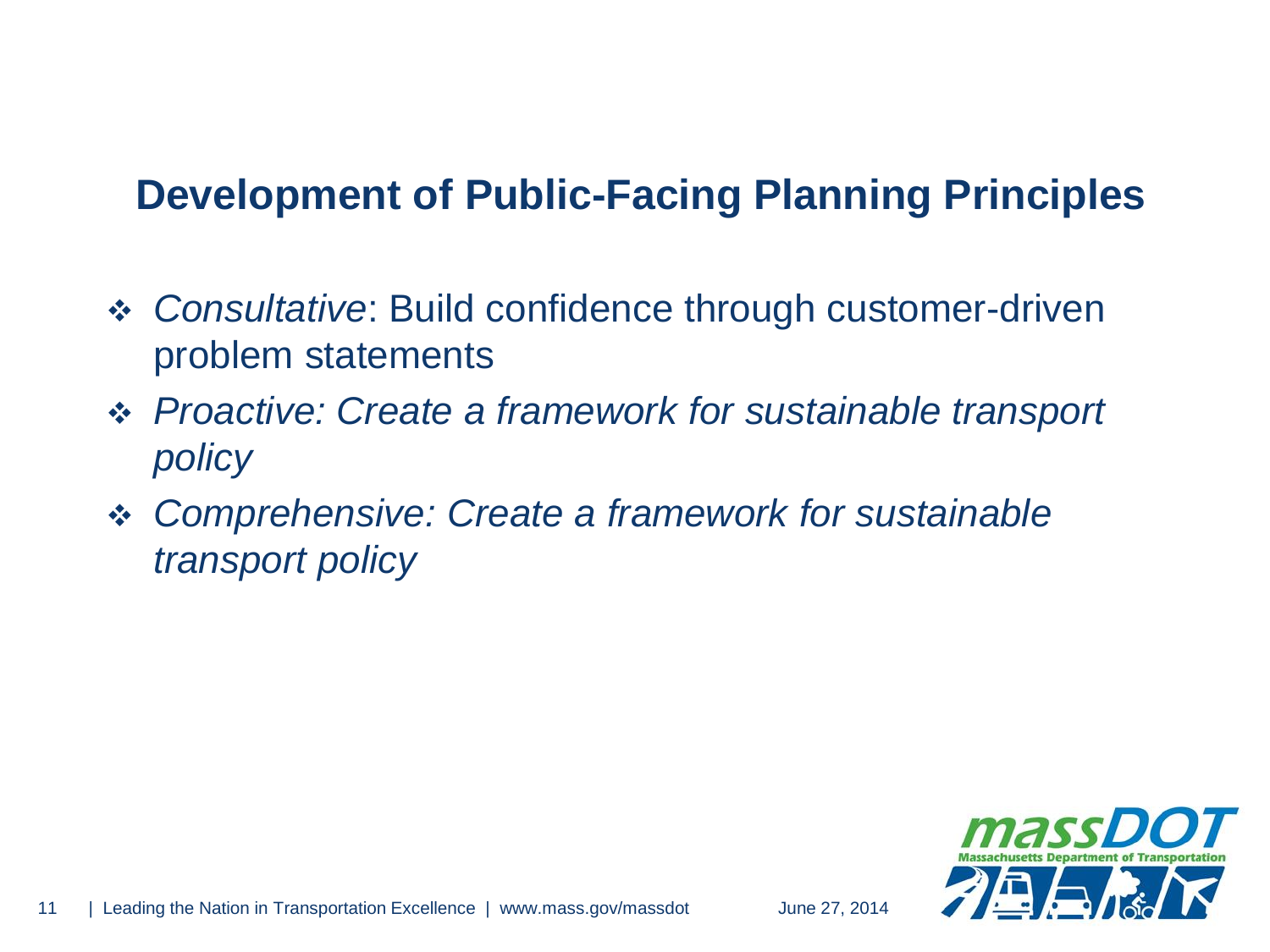

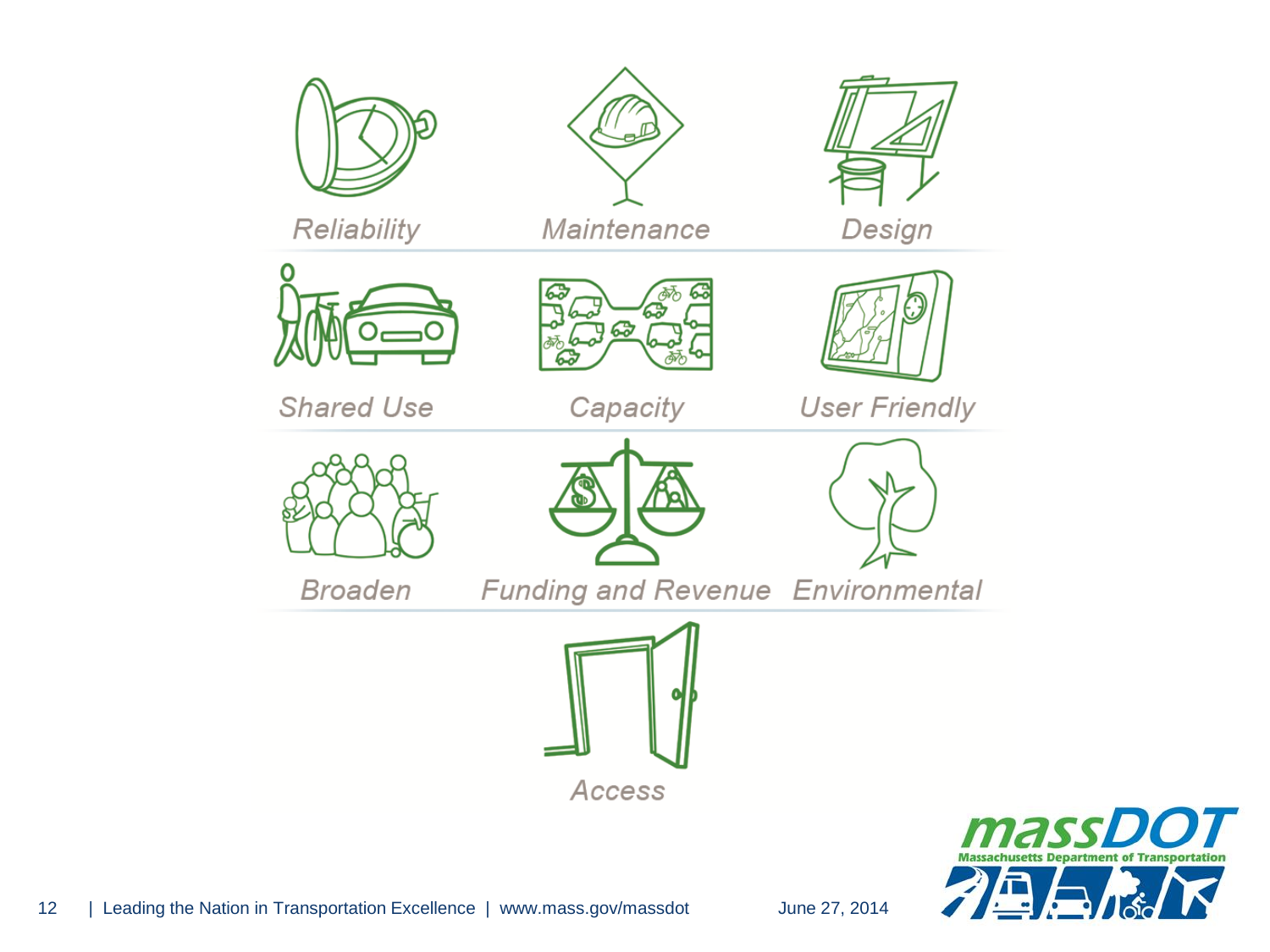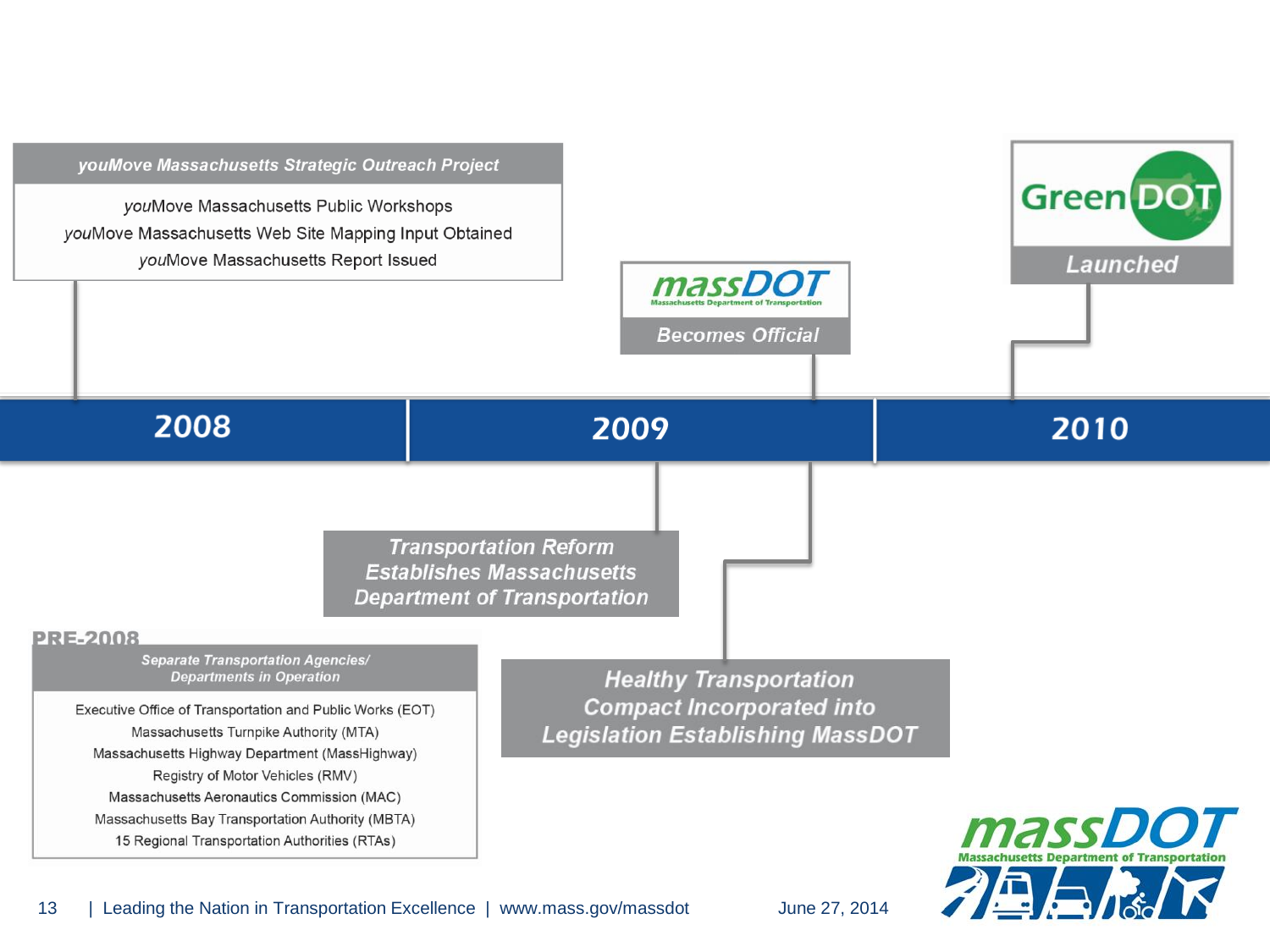

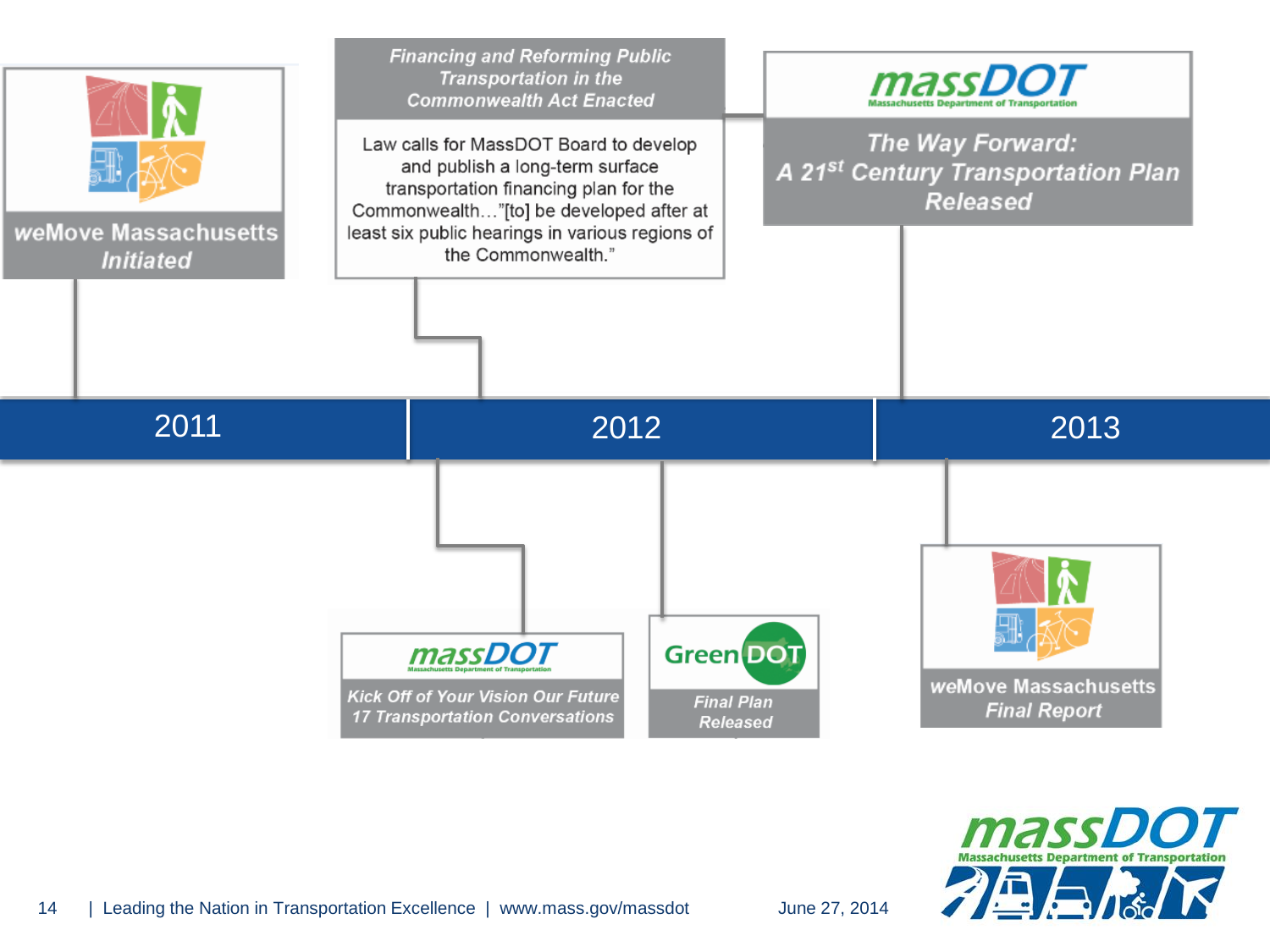## **A New Approach to the SPR Work Program**

- *Joint Operating Plan/Internal Control Plan Submitted as SPR Work Program*
- *Four cascading functional levels: Mission, goals, objectives, and tactics*
- *Tactics Serve as SPR Work Program Tasks*
- *Technical Group Supervisors Engaged to Identify Success Factors, Internal Controls, and Evaluation Measures*

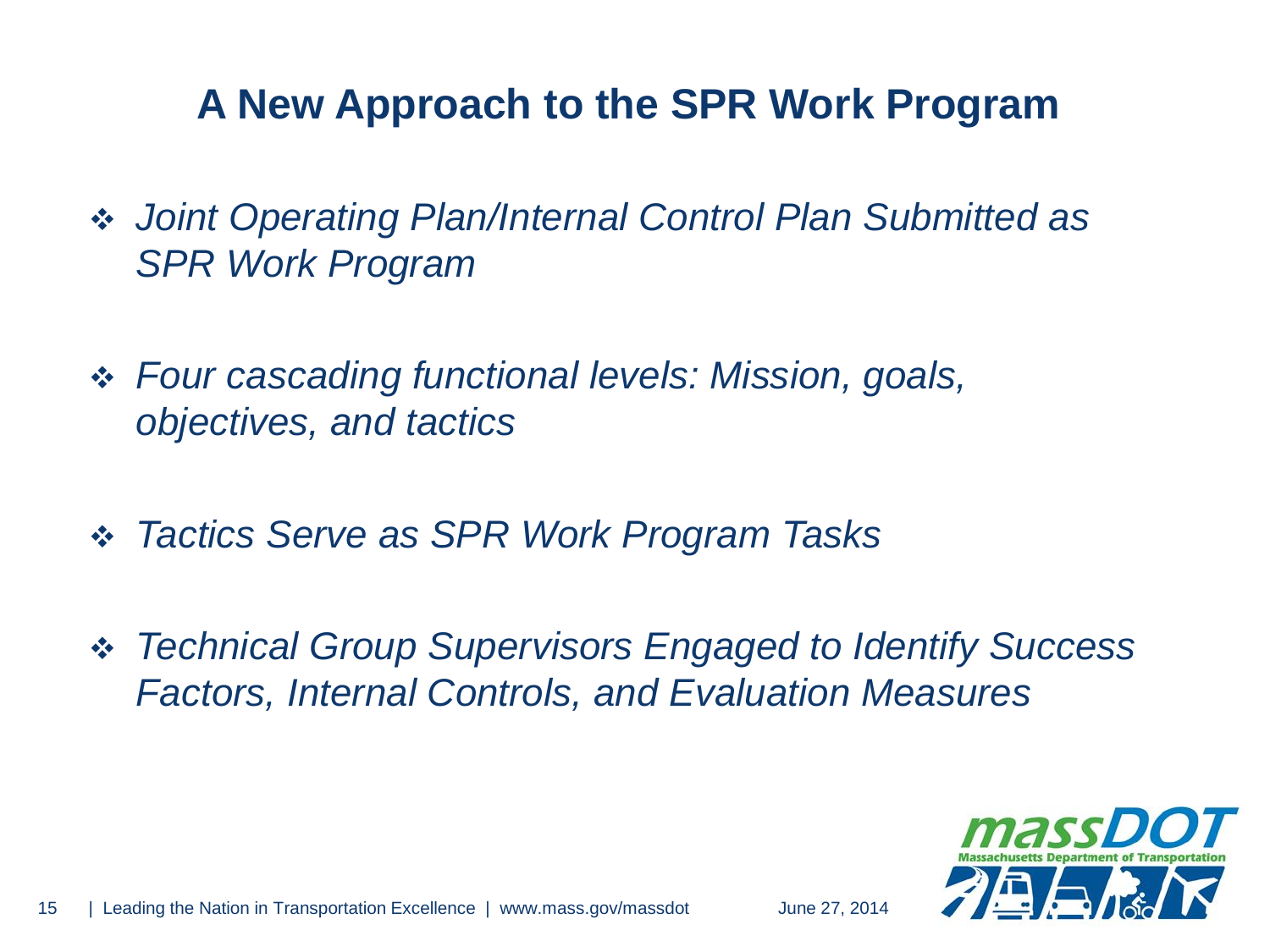#### **Putting it all together**

- *Agency-wide goals*
- *youMove Massachusetts principles*
- *weMove Massachusetts performance measures \**
- *Baseline problems and risk factors that led to MassDOT's formation*
- *Existing Planning office mission statements*

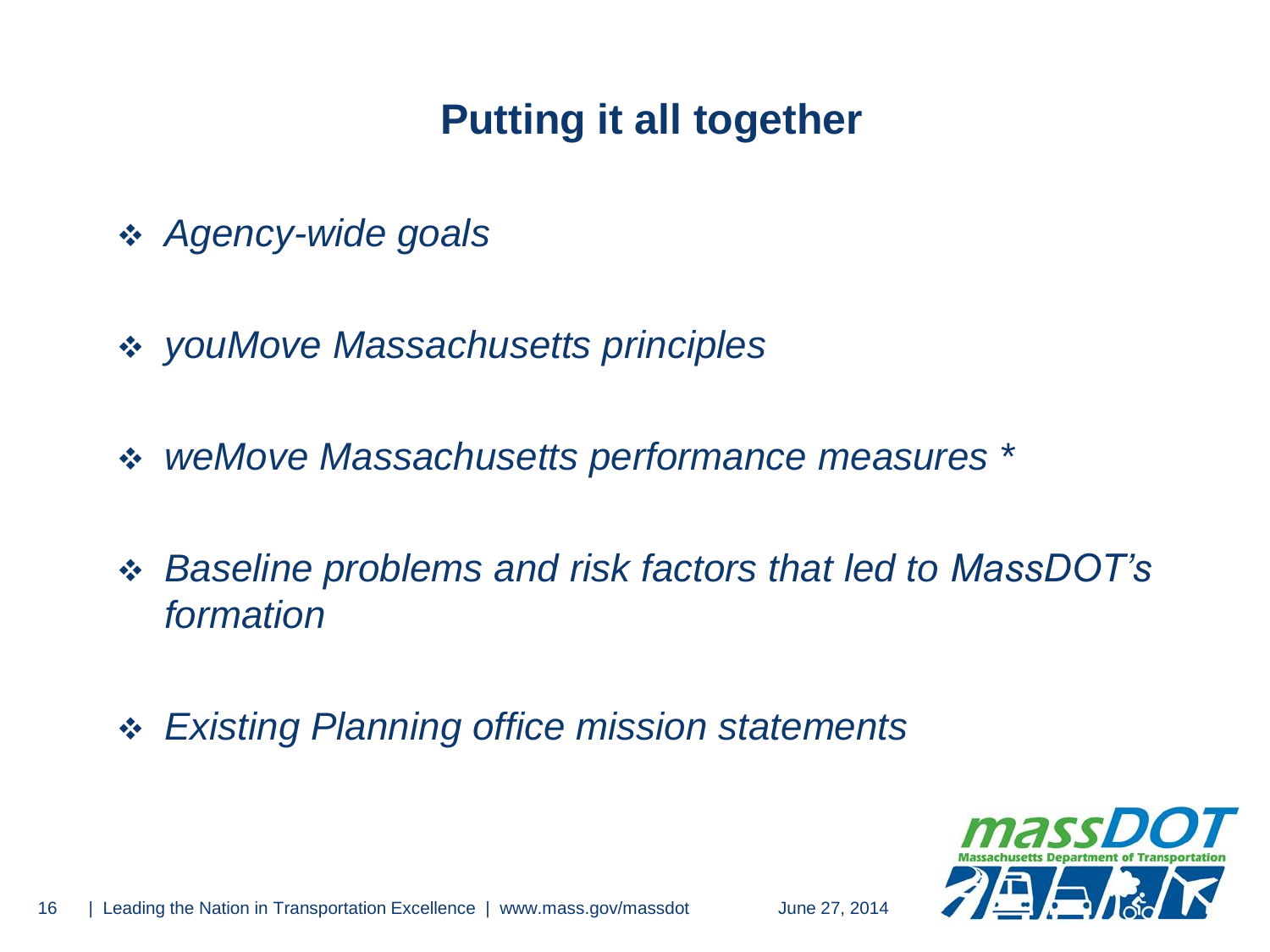#### **Defining Our Operating Plan Elements**

- *Goals describe the function of Planning's Business Units*
- *Determination of Objectives Informed by Existing Technical Group Mission Statements*
- *Existing SPR Work Program tasks adjusted to reflect desire for action and progress*
- *Performance Measures/Desired Outcomes force us to "dig deeper" beyond traditional deliverables*

#### *Immediate Benefits*

 **Clarification of Core Competencies Confirm Responsiveness to Customer Needs First Step to Identifying Planning Risks**

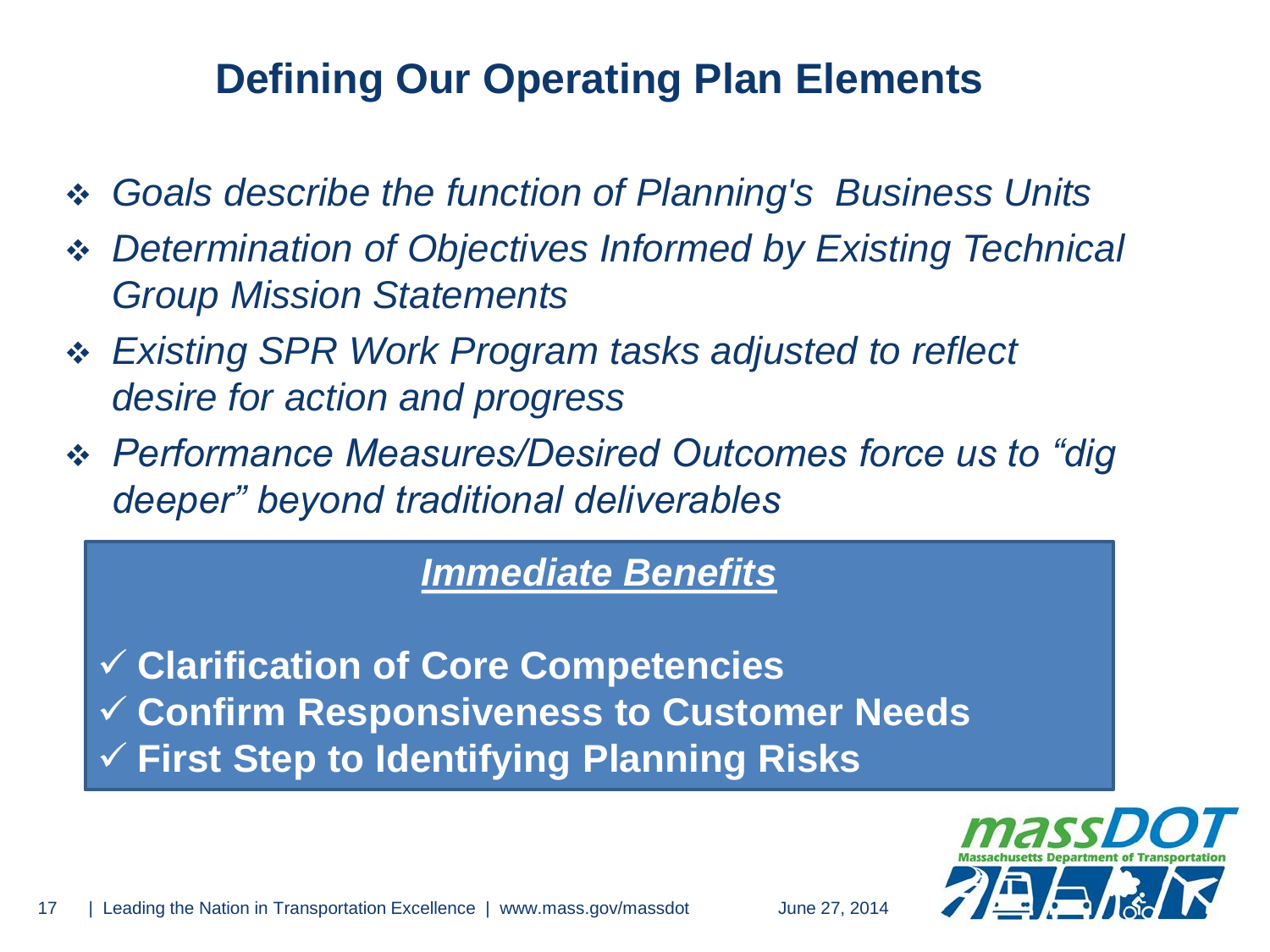#### **Office of Transportation Planning Goals**

- *Provide planning data and technical resources to MassDOT*
- *Perform strategic planning activities*
- *Develop and administer planning programs*
- *Oversee and coordinate State Planning & Research program*
- *Create a supportive environment for employees*
- *Create value through partnerships & collaborations*

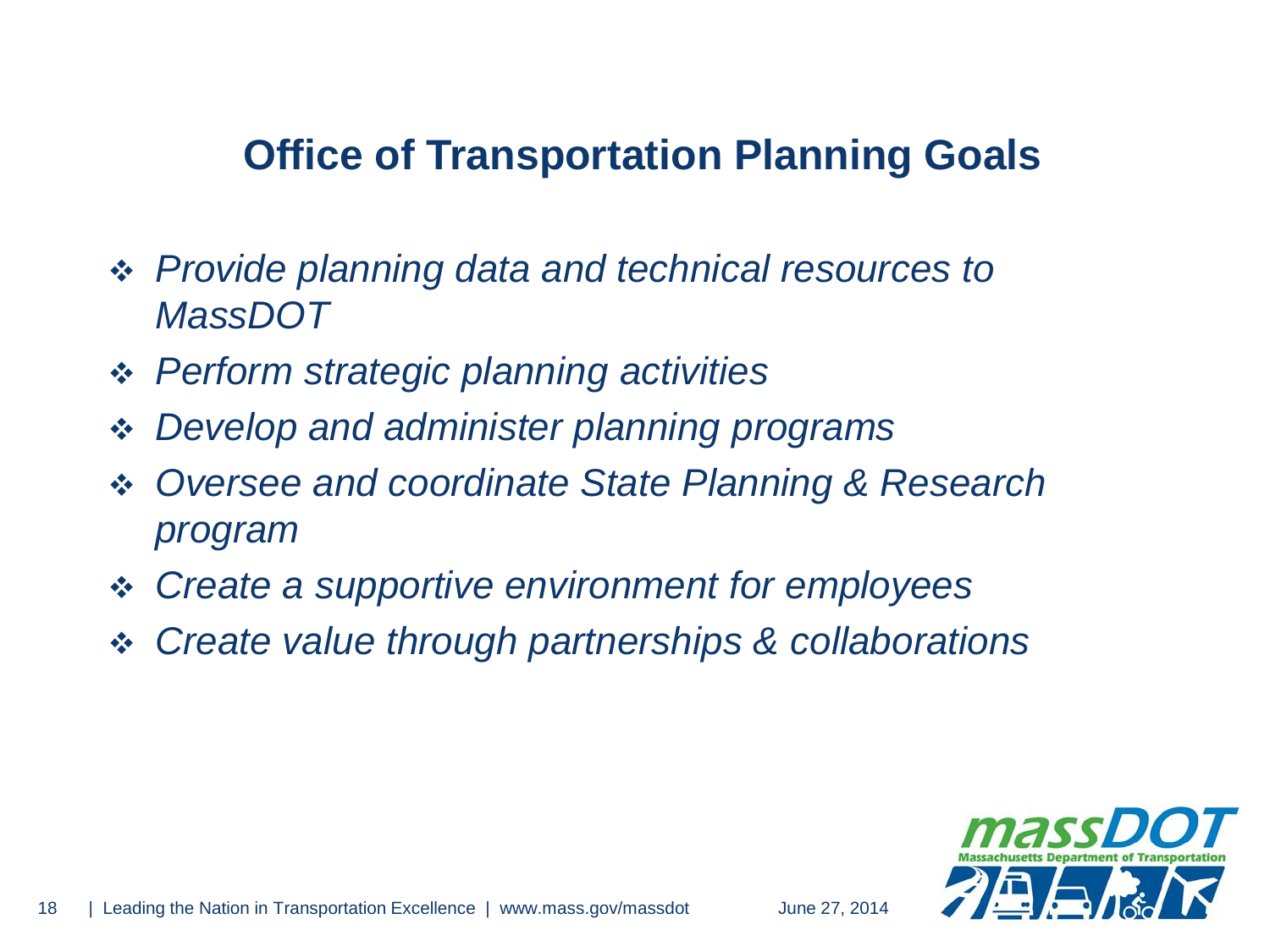

OTP Goals Tree 2014 v3 with staff.vsd  $1/24/14$ 

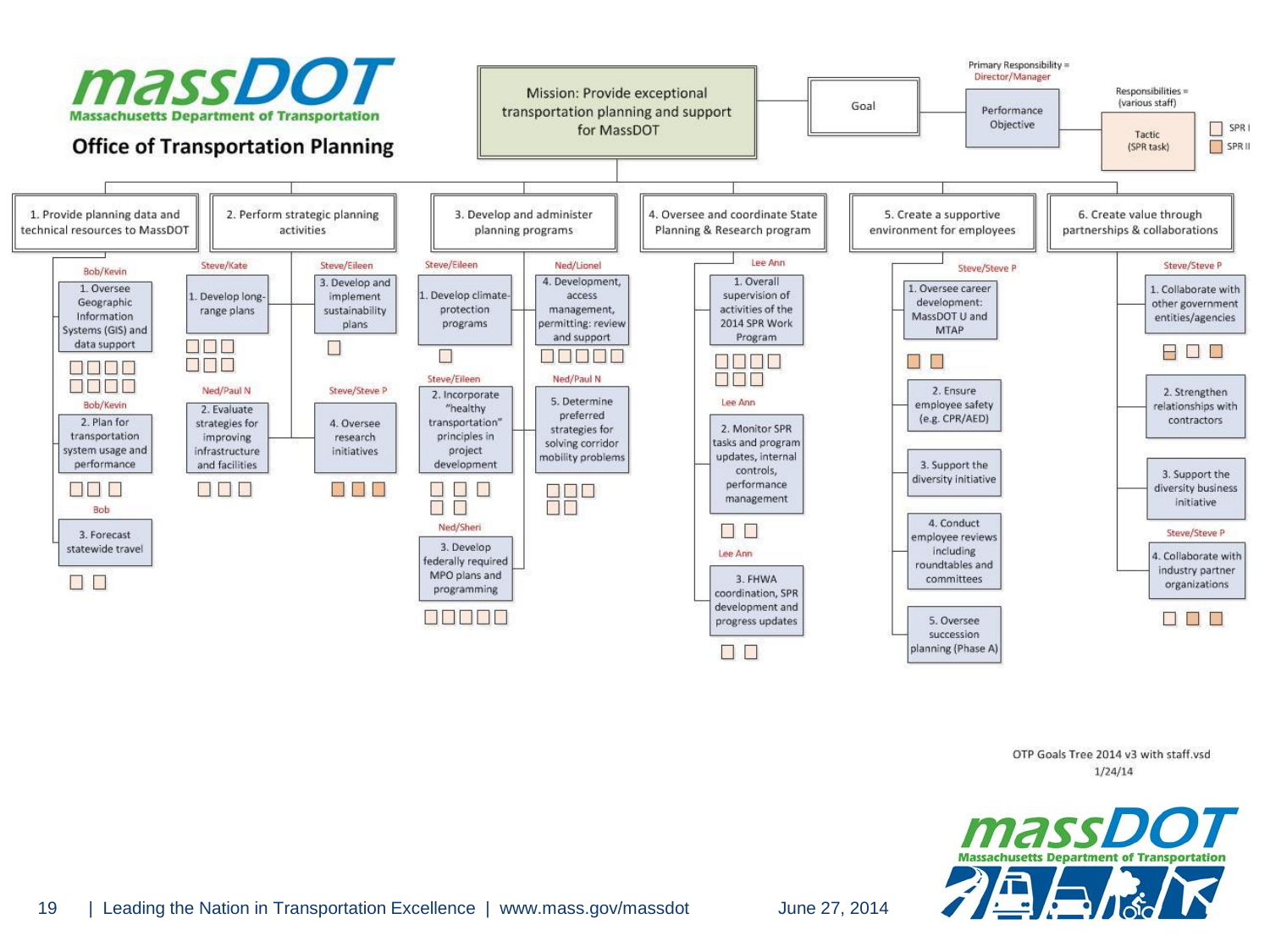#### **Goal: Develop and Administer Planning Programs**

- *Objective: Develop climate- protection programs*
- *Objective: Develop federally required MPO plans and programming*
- *Objective: Incorporate "healthy transportation" principles in project development*
- *Objective: Promote sustainable development and access management; facilitate permitting as appropriate*
- *Objective: Determine preferred strategies for solving corridor mobility problems*

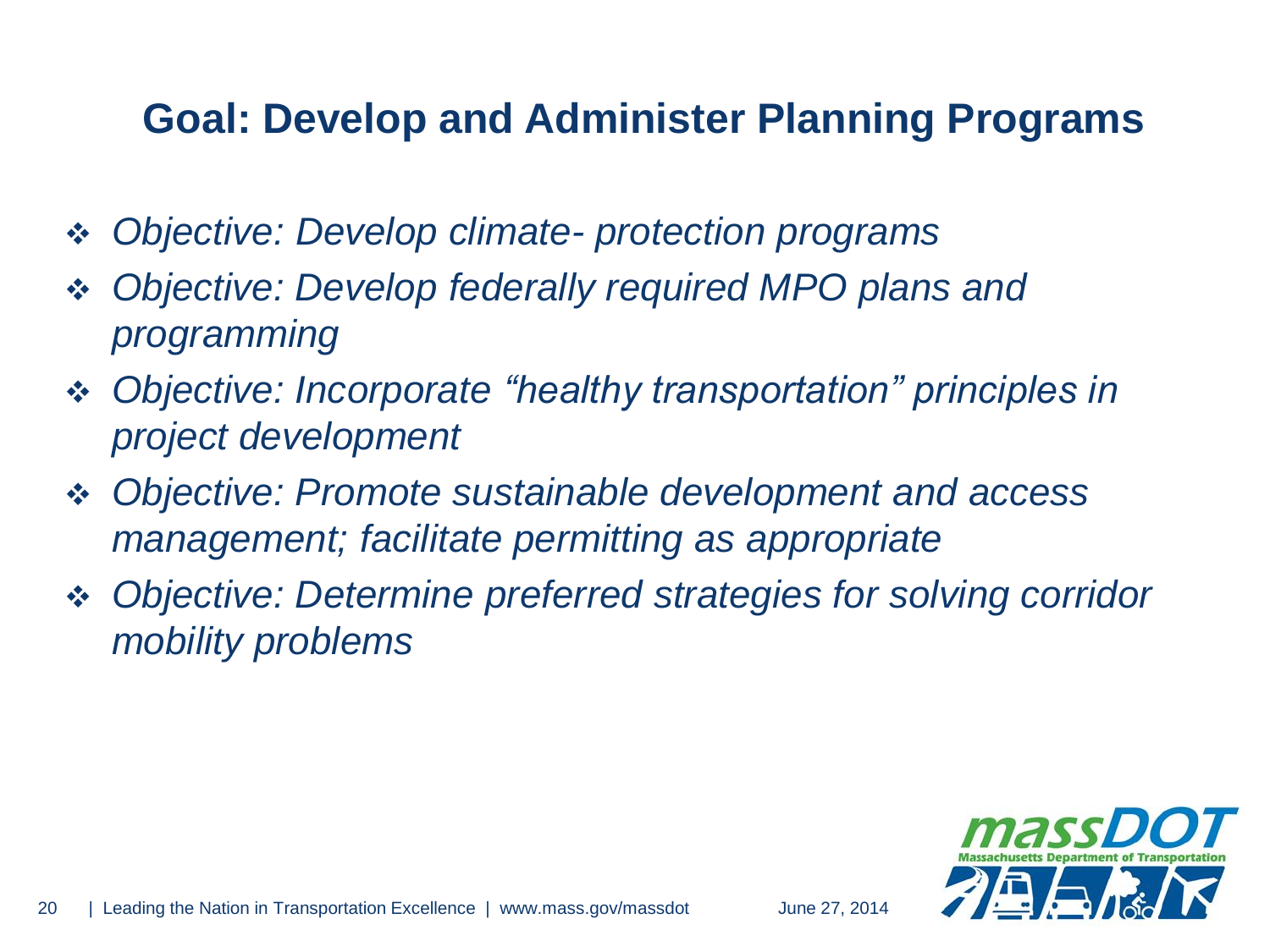## **Goal: Develop and Administer Planning Programs Objective: Determine preferred strategies for solving corridor mobility problems**

 *Sample Tactic: Perform Urban Corridor Studies (I-91 Viaduct Springfield, Back Bay ramps, Route 107, New BRT corridors)*



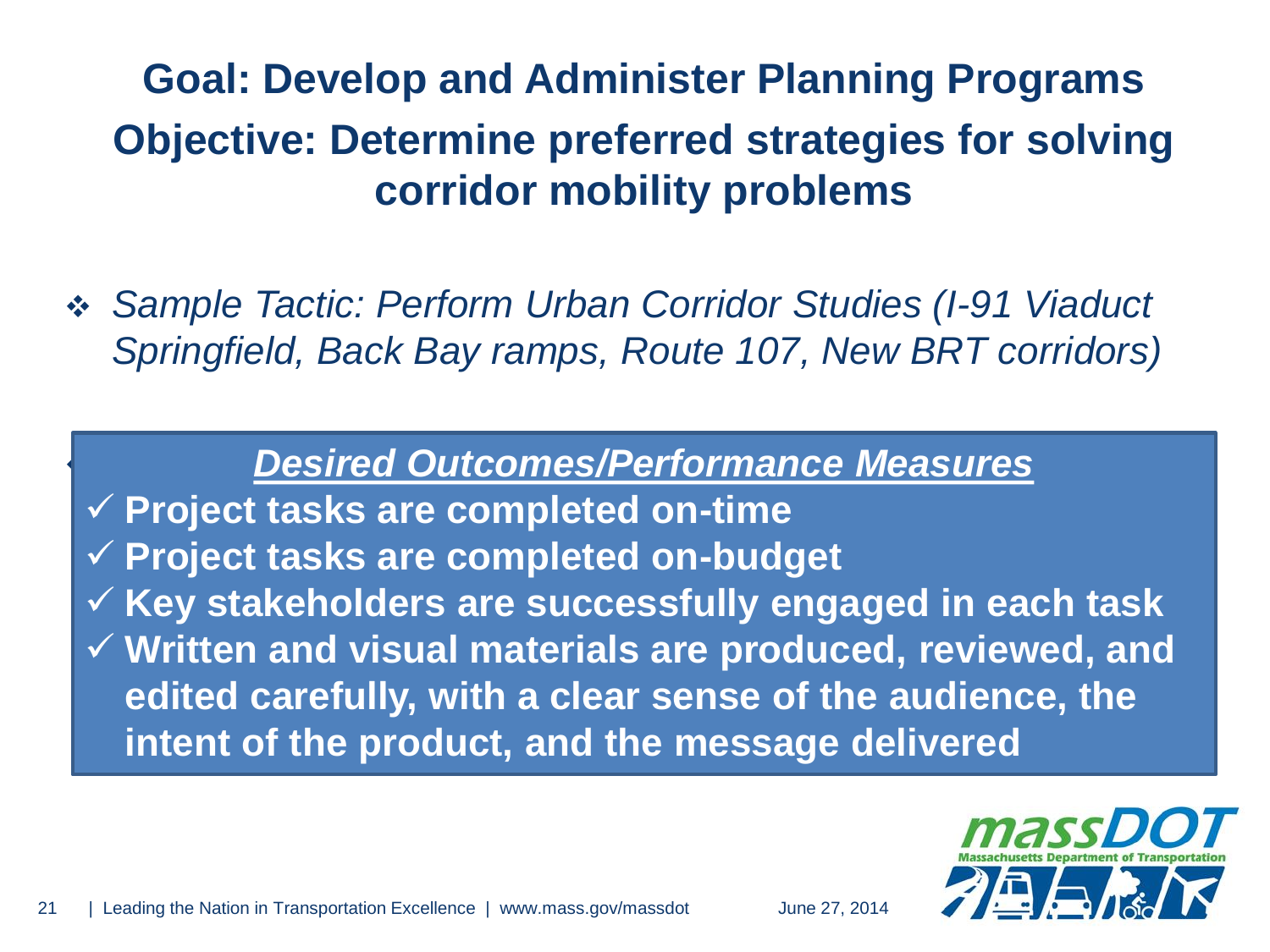## **Goal: Develop and Administer Planning Programs Objective: Promote sustainable development and access management; facilitate permitting as appropriate**

 *Sample Tactic: Mitigate negative mobility effects of development and promote transportation demand management efforts*



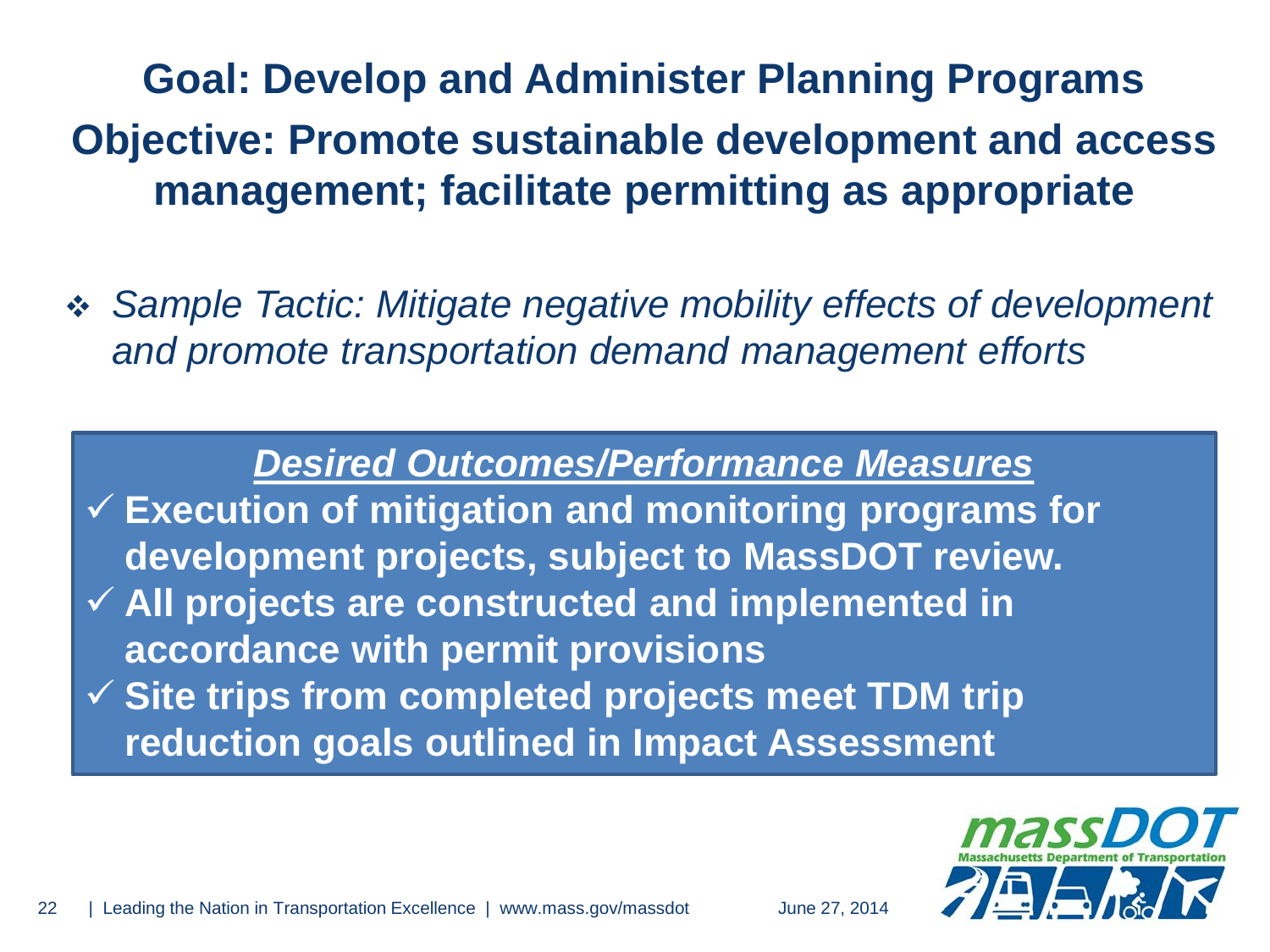#### **Some Tactics Just Don't Measure Up**

- *Develop fiscally constrained and compliant STIP*
- *Update HPMS Dataset*
- *Canvass internal customers for potential uses of surplus land*

#### Measures?

- $\checkmark$  Did we submit the single deliverable on time?
- $\checkmark$  Was it accepted by federal partners?
- $\checkmark$  Did we conduct the canvas or not?